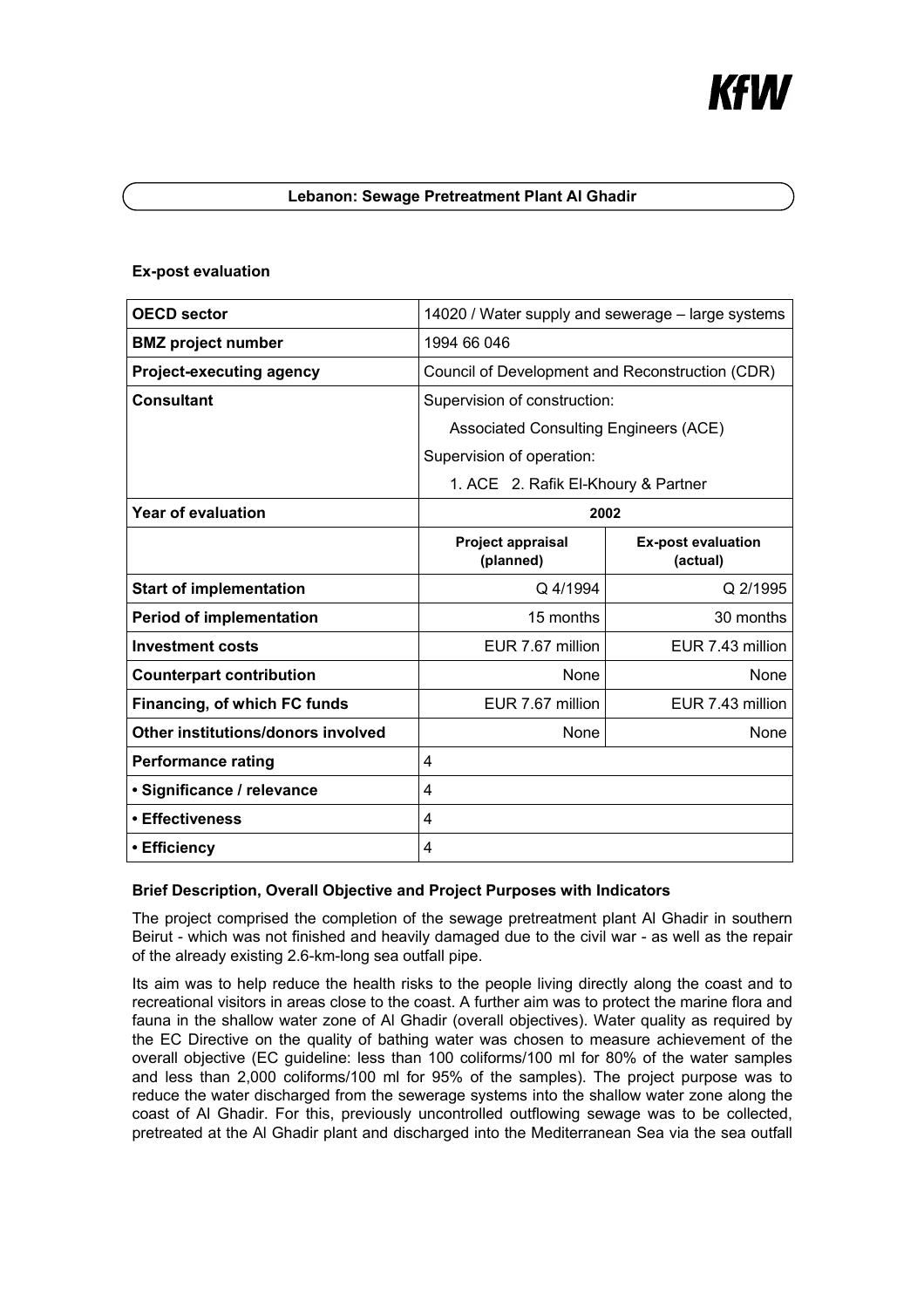some 2.6 km from the coast. The project purpose was to be considered as fulfilled if, three years after completion of the project,

- the annual average is at least 50,000  $m^3$  of pretreated sewage discharged into the Mediterranean Sea each day via the sea outfall, and
- the emergency discharge of the sea outfall is not activated more than 10 times per year.

The project-executing agency was the Council of Development and Reconstruction (CDR). The project costs add up to EUR 7.43 million and were fully financed through FC funds.

## **Project Conception/Major Deviations from the original Project Planning and their main Causes**

Chiefly the measures laid down during the project appraisal were implemented. An exception is the planned construction of a sewage pumping station to connect the northern section of the project area, which was not carried out. This component of the original planning was cancelled owing to a conceptual change (sewage discharge by gravity via the construction of a new collector on the coast).

#### **Key Results of the Impact Analysis and Performance Rating**

The project purpose – to reduce direct discharges of sewage from the sewerage systems into the shallow water zone – has not yet been achieved to the extent expected. This is due to the fact that the rehabilitation and expansion of both the main collectors and the secondary and tertiary sewerage networks are progressing more slowly than predicted at the time of the project appraisal. Around 680,000 people were estimated to live in the sewage area of southern Beirut in 2002, of which only approx. 37% - or some 250,000 people – are connected to the sewage pre-treatment plant Al Ghadir. Most of the sea outlets along Beirut's western coast remain open since key main collectors have not yet been connected to the sewage pre-treatment plant.

As regards the indicators of achievement of the project goals, the results are mixed. A clear positive trend could be noted for the volumes of sewage pre-treated each year at Al Ghadir. Current data indicate that in the year 2002 the expected figure was, in all probability, met or even exceeded (average volume of sewage pre-treated during the period June 22-August 21, 2002: approx.  $50,000$  m $^{3}$ /d). Thus, despite a certain delay, it can be presumed that the first indicator was achieved. However, the emergency discharge was activated much more often than the stated limit of 10 times per year, so that the results clearly fell far short of the second indicator.

Owing to the insufficient progress in rehabilitation and expansion of the sewage collection systems, large quantities of sewage continue to flow via both the Al Ghadir River and the sea outlets directly into the shallow water zone. Thus, it can be assumed that the overall objective of the project was not achieved. The shallow water zone is still bacteriologically contaminated and poses a health risk for area residents and visitors.

Regarding the sector organization, compared with the situation at the time of the project appraisal in the year 1994 a positive development has taken place, even if the water sector still has no satisfactory institutional structure. To date 21 water utilities were responsible for water supply while the communities were responsible for sewage collection, treatment and disposal. Already since 1994 efforts were made to consolidate the water sector. The current legal situation provides for the transfer of responsibility for water supply, sewage disposal and agricultural irrigation to four regional water utilities (Water Exploitation Public Establishments – WEPEs). The WEPEs are to have financial and administrative autonomy. At the time of the expost evaluation the WEPEs had been formally founded and were working on implementing the gradual merger of the existing water utilities, designing the staffing structure and assigning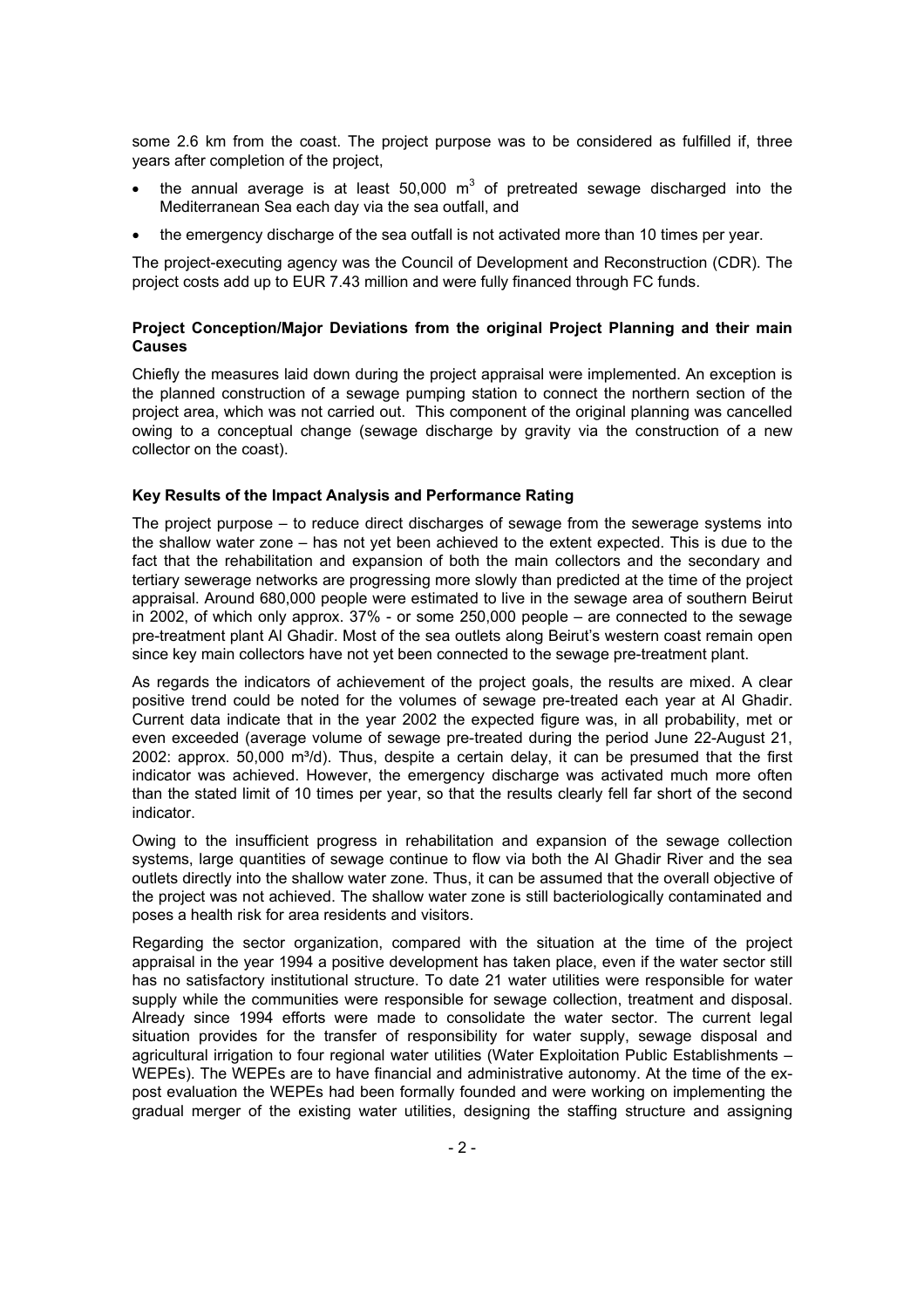responsibilities as well as on the financial planning. The ongoing reform is a positive development towards more efficient water sector structures. In view of past experience with the difficult reform process, however, at the moment it is still uncertain whether and to what extent the combination of the competences can actually be carried out successfully in the next 2 years as planned. Additionally, the new legal situation still does not clarify to what extent the communities will retain responsibility for sewage collection.

Furthermore, in the water sector there are still considerable deficiencies concerning the tariff and billing system. In the field of water supply there still are not any fees based on consumption. Only very few households have been equipped with a water meter to date (1997: fewer than 5%) since in Lebanon the intermittent water supply causes false measurements for determining water consumption. Thus far the water utilities have charged each household an annual lump sum fee. At the moment the introduction of consumption-based fees is not specifically being discussed. Nevertheless, studies on the existing tariff situation and on the possibilities of introducing such fees are being conducted. In the field of sewage disposal no fees worth mentioning are being charged. Currently the WEPEs do not have any concrete plans to charge sewage tariffs that cover costs. Among other things, this is probably due to the fact that the tasks of the communities and of the WEPEs have not yet been clearly defined.

The new legal provisions do not contain any substantial statements about the tariff systems to be established for water supply and sewage disposal. Therefore, there are no binding rules requiring the introduction of consumption-based, cost-covering tariffs. Consequently, there is still considerable need for reform in order to organize the tariff and billing system in the water sector more efficiently and to guarantee the sustainable operation and maintenance of the water supply and sewage disposal systems.

Since no sewage tariffs are being charged, thus far the operation of the project facilities has been financed solely by funds provided by the project-executing agency CDR. Since operation and maintenance are in fact not among the CDR's responsibilities, they are not paid for out of its direct budget but rather through transfers from Lebanon's current budget. Once the WEPE responsible for Beirut has become fully functional it would be the proper institution to take charge of the plant. Since from today's perspective it is uncertain whether and when the WEPEs will become fully functional, the long-term operating concept and its sustainability remain open.

The attempted project goal has, as described above, not yet been reached to the extent expected. Additionally, owing to the lack of sewerage tariffs and the subsidization of operation by the Lebanese government that is necessary as a result and also owing to the lack of clarification of the operating concept for a long period of time, the project has a high sustainability risk. For this reason we rate the project's **effectiveness** as slightly insufficient (partial evaluation: rating 4).

Due to the overly optimistic assumptions regarding the development of the pre-treated quantities of sewage once the plant started operating, the dynamic production costs determined during the ex-post evaluation exceed the costs calculated during the project appraisal. Nevertheless, in view of the acceptable costs of operation and investments, we consider the production efficiency to be sufficient. However, there is no allocation efficiency at all. At present there is absolutely no cost coverage through tariff revenues. The costs of operation and maintenance are paid for by transfers from Lebanon's current budget. Coverage of the operating costs or even full cost coverage is not expected in the foreseeable future. Overall, we also classify the project's **efficiency** as slightly insufficient (partial evaluation: rating 4).

From today's perspective the project concept was adequate to solve the problem and suited to help reduce the health risks in the coastal area. Even if the impacts of the project are mitigated by the exclusion of the rehabilitation and expansion works on the sewage collection system, its developmental relevance is principally given. However, the sewage discharges into the shallow water zone and the resulting health risks could not be reduced significantly thus far, so that the